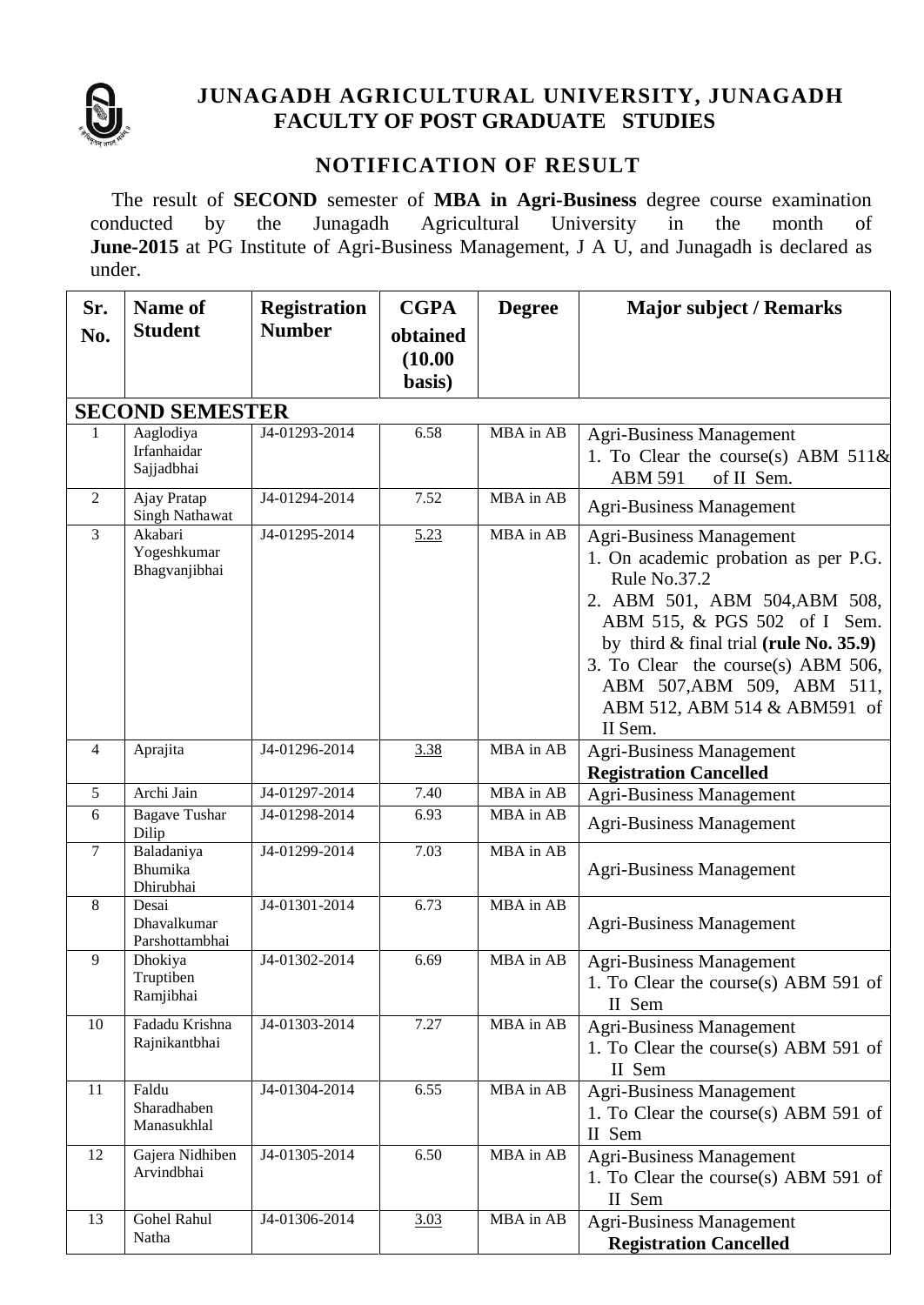| 14 | Javia Mit<br>Chimanlal              | J4-01307-2014 | 6.27 | MBA in AB | <b>Agri-Business Management</b><br>1. On academic probation as per P.G.<br>Rule No.37.2<br>2. To Clear the course(s) PGS 502 of I<br>Sem. by third & final trial (rule No.<br>35.9)<br>3. 1. To Clear the course(s) ABM 591<br>of II Sem                                                                                                                |
|----|-------------------------------------|---------------|------|-----------|---------------------------------------------------------------------------------------------------------------------------------------------------------------------------------------------------------------------------------------------------------------------------------------------------------------------------------------------------------|
| 15 | Jotva Daxaben<br>Punja              | J4-01308-2014 | 7.08 | MBA in AB | <b>Agri-Business Management</b><br>1. To Clear the course(s) ABM 591 of<br>II Sem                                                                                                                                                                                                                                                                       |
| 16 | Kasundra<br>Parulben<br>Rameshbhai  | J4-01309-2014 | 7.42 | MBA in AB | <b>Agri-Business Management</b><br>1. To Clear the course(s) ABM 591 of<br>II Sem                                                                                                                                                                                                                                                                       |
| 17 | Ladani Kuldeep<br>Jaysukhlal        | J4-01310-2014 | 6.71 | MBA in AB | Agri-Business Management<br>1. To Clear the course(s) ABM 591 of<br>II Sem                                                                                                                                                                                                                                                                              |
| 18 | Limbani Savan<br>Vallabhbhai        | J4-01311-2014 | 6.64 | MBA in AB | <b>Agri-Business Management</b>                                                                                                                                                                                                                                                                                                                         |
| 19 | Modhavadiya<br>Avada<br>Devshibhai  | J4-01312-2014 | 4.33 | MBA in AB | <b>Agri-Business Management</b><br>1. On academic probation as per P.G.<br>Rule No.37.2<br>2. To Clear the course(s) ABM $501,$ ,<br>ABM508, ABM510, ABM 515, &<br>PGS 502 of I Sem. by third & final<br>trial (rule No. 35.9)<br>3. To Clear the course(s) ABM 506,<br>ABM 507, ABM 509, ABM 511,<br>ABM 512, ABM 514 & ABM591 &<br>PGS 504 of II Sem. |
| 20 | Munjapara<br>Vimalkumar<br>Vajubhai | J4-01313-2014 | 6.43 | MBA in AB | <b>Agri-Business Management</b><br>1. On academic probation as per P.G.<br><b>Rule No.37.2</b><br>2. To Clear the course(s) ABM 591 of<br>II Sem                                                                                                                                                                                                        |
| 21 | Panara Namrata<br>Rameshbhai        | J4-01314-2014 | 6.75 | MBA in AB | <b>Agri-Business Management</b><br>1. To Clear the course(s) ABM 591 of<br>II Sem                                                                                                                                                                                                                                                                       |
| 22 | Panchani<br>Poojaben<br>Nayanbhai   | J4-01315-2014 | 7.69 | MBA in AB | <b>Agri-Business Management</b>                                                                                                                                                                                                                                                                                                                         |
| 23 | Patel Sonal<br>Arvindbhai           | J4-01316-2014 | 5.59 | MBA in AB | Agri-Business Management<br>1. On academic probation as per P.G.<br>Rule No.37.2<br>2. To Clear the course(s) ABM 515, $&$<br>ABM 538 of I Sem. by third &<br>final trial (rule No. 35.9)<br>3. To Clear the course(s) ABM 511,<br>ABM 512, & ABM591 of II Sem.                                                                                         |
| 24 | Patel Vishal<br>Chandrakant         | J4-01317-2014 | 6.57 | MBA in AB | <b>Agri-Business Management</b><br>1. To Clear the course(s) ABM 591 of<br>II Sem                                                                                                                                                                                                                                                                       |
| 25 | Patel Vishal<br>Kantilal            | J4-01318-2014 | 7.11 | MBA in AB | <b>Agri-Business Management</b>                                                                                                                                                                                                                                                                                                                         |
| 26 | Poshia Trusha<br>Dharmendrabhai     | J4-01319-2014 | 7.26 | MBA in AB | <b>Agri-Business Management</b>                                                                                                                                                                                                                                                                                                                         |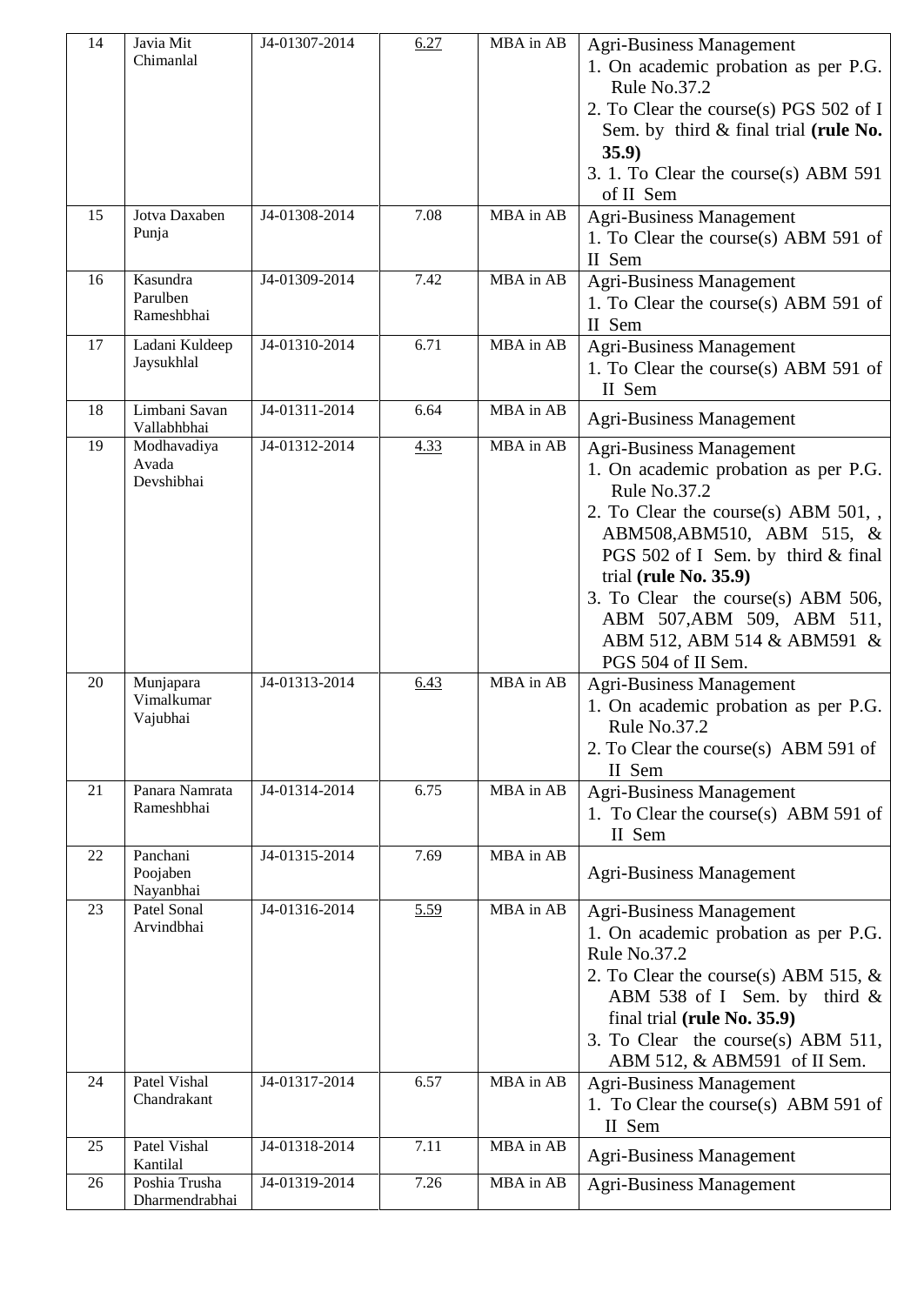| 27 | Rathod Krishna<br>Vrajalal             | J4-01320-2014 | 7.34 | MBA in AB | <b>Agri-Business Management</b>                                                                                                                                                                                                                                                               |
|----|----------------------------------------|---------------|------|-----------|-----------------------------------------------------------------------------------------------------------------------------------------------------------------------------------------------------------------------------------------------------------------------------------------------|
| 28 | Rathod Ravi<br>Bhupatbhai              | J4-01321-2014 | 5.53 | MBA in AB | <b>Agri-Business Management</b><br>1. On academic probation as per P.G.<br>Rule No.37.2<br>2. To Clear the course(s) ABM 515, $&$<br>PGS 502 of I Sem. by third & final<br>trial (rule $No. 35.9$ )<br>3. To Clear the course(s) ABM 511,<br>ABM 512, & ABM591 of II Sem.                     |
| 29 | Sangtani Priya<br>Prakashbhai          | J4-01322-2014 | 6.64 | MBA in AB | <b>Agri-Business Management</b><br>1. To Clear the course(s) ABM 512, $&$<br>ABM591 of II Sem.                                                                                                                                                                                                |
| 30 | Shani Chintu<br>Pravinbhai             | J4-01323-2014 | 5.66 | MBA in AB | <b>Agri-Business Management</b><br>1. On academic probation as per P.G.<br>Rule No.37.2<br>2. To Clear the course(s) ABM 515, $&$<br>PGS 502 of I Sem. by third & final<br>trial (rule $No. 35.9$ )<br>3. To Clear the course(s) ABM 506,<br>ABM 511, ABM 512, ABM591 &<br>PGS 504 of II Sem. |
| 31 | Sherathia Hetal<br>Chatrabhujbhai      | J4-01324-2014 | 6.59 | MBA in AB | <b>Agri-Business Management</b><br>1. To Clear the course(s) ABM $511\&$<br>ABM 591 of II Sem                                                                                                                                                                                                 |
| 32 | Shiroya Hiren<br>Vithalbhai            | J4-01326-2014 | 6.61 | MBA in AB | Agri-Business Management<br>1. To Clear the course(s) ABM 511of<br>II Sem                                                                                                                                                                                                                     |
| 33 | Sureliya Rekha<br>Nanjibhai            | J4-01327-2014 | 4.77 | MBA in AB | Agri-Business Management<br><b>Registration Cancelled</b>                                                                                                                                                                                                                                     |
| 34 | Tank<br>Chetankumar<br>Rameshbhai      | J4-01328-2014 | 6.27 | MBA in AB | Agri-Business Management<br>1. On academic probation as per P.G.<br>Rule No.37.2<br>2. To Clear the course(s) ABM $511\&$<br>ABM 591 of II Sem                                                                                                                                                |
| 35 | Trambadiya<br>Anilkumar<br>Vallabhbhai | J4-01329-2014 | 6.59 | MBA in AB | <b>Agri-Business Management</b><br>2. To Clear the course(s) PGS 502 of I<br>Sem. by third & final trial (rule No.<br>35.9)<br>3. To Clear the course(s) ABM 511of<br>II Sem                                                                                                                  |
| 36 | Undhad<br>Hirenkumar<br>Bhikhalal      | J4-01330-2014 | 2.89 | MBA in AB | <b>Agri-Business Management</b><br><b>Registration Cancelled</b>                                                                                                                                                                                                                              |
| 37 | Yimar Rakshap                          | J4-01331-2014 | 7.17 | MBA in AB | <b>Agri-Business Management</b>                                                                                                                                                                                                                                                               |
| 38 | Jagruti Dharmesh<br><b>Bhatt</b>       | J4-01545-2014 | 8.31 | Ph.D.     | <b>Agri-Business Management</b>                                                                                                                                                                                                                                                               |

No. JAU / REG / EXAM / T-1 / 6319-22 / 2015 REGISTRAR Date : 02 / 11 / 2015.

#### **Copy f.w.cs. to :**

1 The Principal & Dean , P G Institute of Agri-Business Management, J A U, Junagadh (5 copies).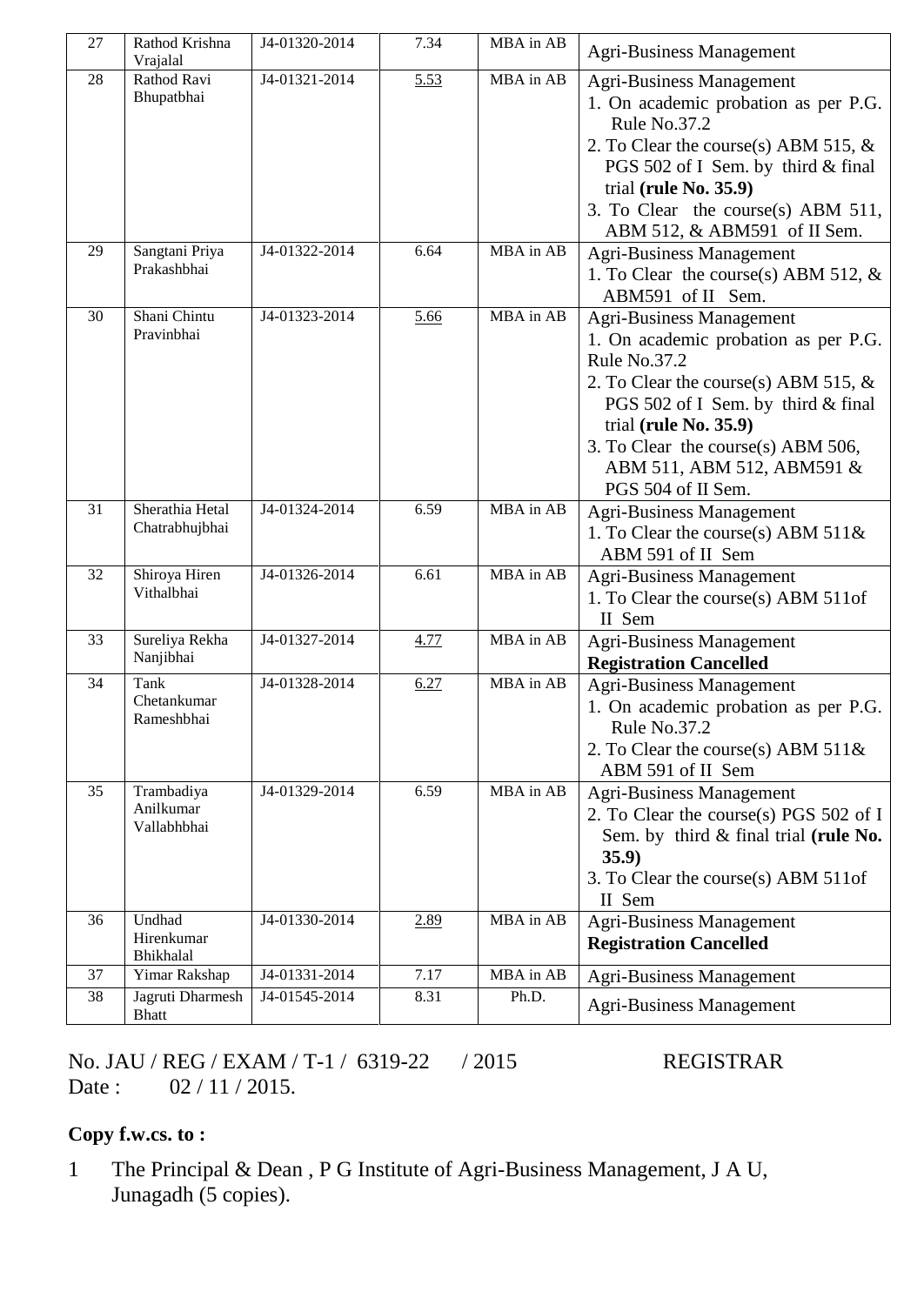- 2. The Director of Research and Dean P.G. Studies, J A U, Junagadh.
- 3. The Director of Students' Welfare, J A U, Junagadh.
- 4. Table-4 this Office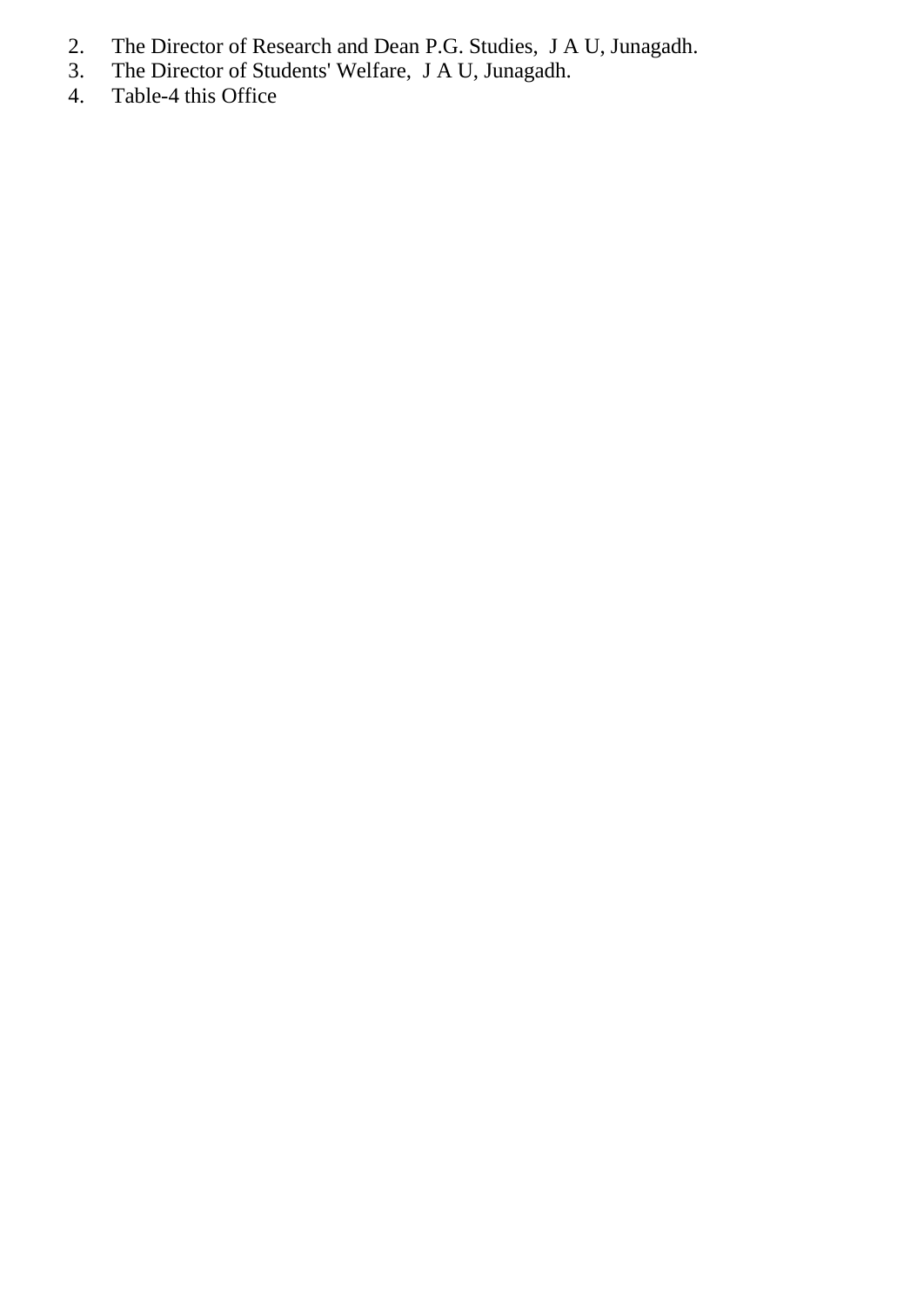

#### **JUNAGADH AGRICULTURAL UNIVERSITY, JUNAGADH FACULTY OF POST GRADUATE STUDIES**

#### **NOTIFICATION OF RESULT**

The result of **First** semester of **Ph.D.** In-Service **Agri-Business** degree course examination conducted by the Junagadh Agricultural University in the month of **December-2014** at PG Institute of Agri-Business Management, J A U, and Junagadh is declared as under.

# **FIRST SEMESTER**

| 40 | Jagruti Dharmesh<br><b>Bhatt</b> | J4-01545-2014 | 7.64 | Ph.D. | <b>Agri-Business Management</b> |
|----|----------------------------------|---------------|------|-------|---------------------------------|
|    |                                  |               |      |       |                                 |

No. JAU / REG / EXAM / T-1 / / 2015 REGISTRAR Date :  $/ 03 / 2015$ .

**Copy f.w.cs. to :**

- 1 The Principal & Dean , P G Institute of Agri-Business Management, J A U, Junagadh (5 copies).
- 2. The Director of Research and Dean P.G. Studies, J A U, Junagadh.
- 3. The Director of Students' Welfare, J A U, Junagadh.
- 4. Table-4 this Office